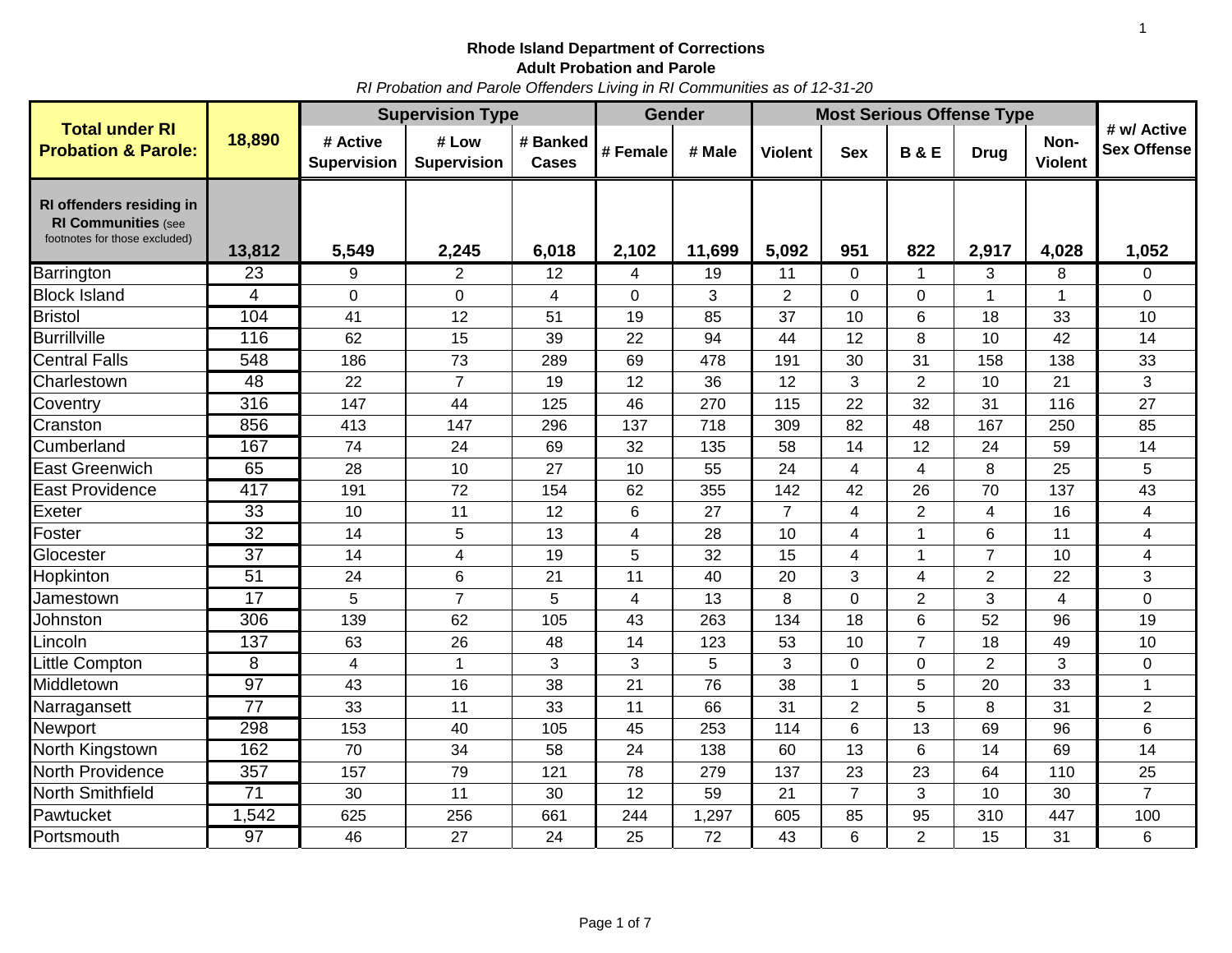*RI Probation and Parole Offenders Living in RI Communities as of 12-31-20*

|                                                                                         |                 | <b>Supervision Type</b>        |                             |                   | <b>Gender</b>  |        | <b>Most Serious Offense Type</b> |                |                |                |                        |                                   |
|-----------------------------------------------------------------------------------------|-----------------|--------------------------------|-----------------------------|-------------------|----------------|--------|----------------------------------|----------------|----------------|----------------|------------------------|-----------------------------------|
| <b>Total under RI</b><br><b>Probation &amp; Parole:</b>                                 | 18,890          | # Active<br><b>Supervision</b> | # Low<br><b>Supervision</b> | # Banked<br>Cases | # Female       | # Male | <b>Violent</b>                   | <b>Sex</b>     | <b>B&amp;E</b> | <b>Drug</b>    | Non-<br><b>Violent</b> | # w/ Active<br><b>Sex Offense</b> |
| RI offenders residing in<br><b>RI Communities (see</b><br>footnotes for those excluded) | 13,812          | 5,549                          | 2,245                       | 6,018             | 2,102          | 11,699 | 5,092                            | 951            | 822            | 2,917          | 4,028                  | 1,052                             |
|                                                                                         |                 |                                |                             |                   |                |        |                                  |                |                |                |                        |                                   |
| Providence                                                                              | 4,556           | 1,461                          | 701                         | 2,394             | 580            | 3,973  | 1,590                            | 261            | 276            | 1,288          | 1,140                  | 297                               |
| 02905                                                                                   | 549             | 188                            | 84                          | 277               | 54             | 495    | 186                              | 25             | 34             | 183            | 120                    | 30                                |
| 02907                                                                                   | 1,002           | 291                            | 132                         | 579               | 113            | 889    | 339                              | 82             | 52             | 305            | 224                    | 94                                |
| 02908                                                                                   | 933             | 329                            | 162                         | 442               | 148            | 784    | 344                              | 54             | 50             | 236            | 249                    | 64                                |
| 02909                                                                                   | 1,041           | 289                            | 182                         | 570               | 128            | 911    | 339                              | 61             | 61             | 308            | 272                    | 66                                |
| Other                                                                                   | 868             | 291                            | 128                         | 449               | 121            | 747    | 317                              | 33             | 65             | 222            | 231                    | 36                                |
| Missing                                                                                 | 149             | 73                             | 12                          | 64                | 14             | 135    | 59                               | 6              | 14             | 31             | 39                     | $\overline{7}$                    |
| Richmond                                                                                | 35              | 19                             | 10                          | 6                 | $\overline{7}$ | 28     | 15                               | 4              | $\overline{2}$ | $\overline{2}$ | 12                     | 6                                 |
| Scituate                                                                                | 62              | 27                             | 11                          | 24                | 9              | 53     | 26                               | 6              | 5              | $\overline{7}$ | 18                     | 6                                 |
| Smithfield                                                                              | 85              | 38                             | 16                          | 31                | 13             | 72     | 30                               | 9              | 5              | 14             | 27                     | 11                                |
| South Kingstown                                                                         | 133             | 67                             | 25                          | 41                | 20             | 113    | 38                               | 11             | 10             | 21             | 53                     | 13                                |
| Tiverton                                                                                | 106             | 51                             | 22                          | 33                | 21             | 85     | 40                               | $\overline{2}$ | 15             | 12             | 37                     | 3                                 |
| Warren                                                                                  | 108             | 46                             | 22                          | 40                | 22             | 86     | 39                               | 3              | 6              | 11             | 49                     | 3                                 |
| Warwick                                                                                 | 743             | 324                            | 119                         | 300               | 128            | 614    | 287                              | 54             | 51             | 107            | 244                    | 62                                |
| <b>West Greenwich</b>                                                                   | $\overline{36}$ | 15                             | 5                           | 16                | 6              | 30     | 14                               | 3              | 3              | $\overline{2}$ | 14                     | 3                                 |
| <b>West Warwick</b>                                                                     | 601             | 321                            | 85                          | 195               | 126            | 475    | 226                              | 74             | 31             | 73             | 197                    | 76                                |
| Westerly                                                                                | 229             | 96                             | 39                          | 94                | 32             | 197    | 99                               | 13             | 11             | 40             | 66                     | 14                                |
| Woonsocket                                                                              | 1,132           | 481                            | 188                         | 463               | 175            | 954    | 444                              | 106            | 62             | 236            | 283                    | 119                               |

*Total RI Offenders residing in RI Communities does not include the following populations:* 

*1,194 Probation Hold Cases*

*0 offenders under the age of 18 under active supervision*

*316 deported cases* 

*852 Interstate cases (RI offenders supervised by another State; includes caseloads that are pending Interstate)* 

**472 Out of State Offenders (non-RI offenders) supervised in RI** 

*1,708 RI offenders assigned to a Rhode Island caseload but living Out of State*

*594 RI offenders missing data on their residential jurisdiction*

*15 offenders paroled to Immigration or another jurisdiction*

*54 with 'other' addresses (ACI, No Permanent Address etc.)*

*\*Data for zip codes in the city of Providence represent a breakout of the Providence totals.*

*\*Gender and Offense Type categories may not add to total due to missing data in the P&P Tracking System.*

*\*Offense Type was determined by the most serious active charge for which the offender was under supervision.*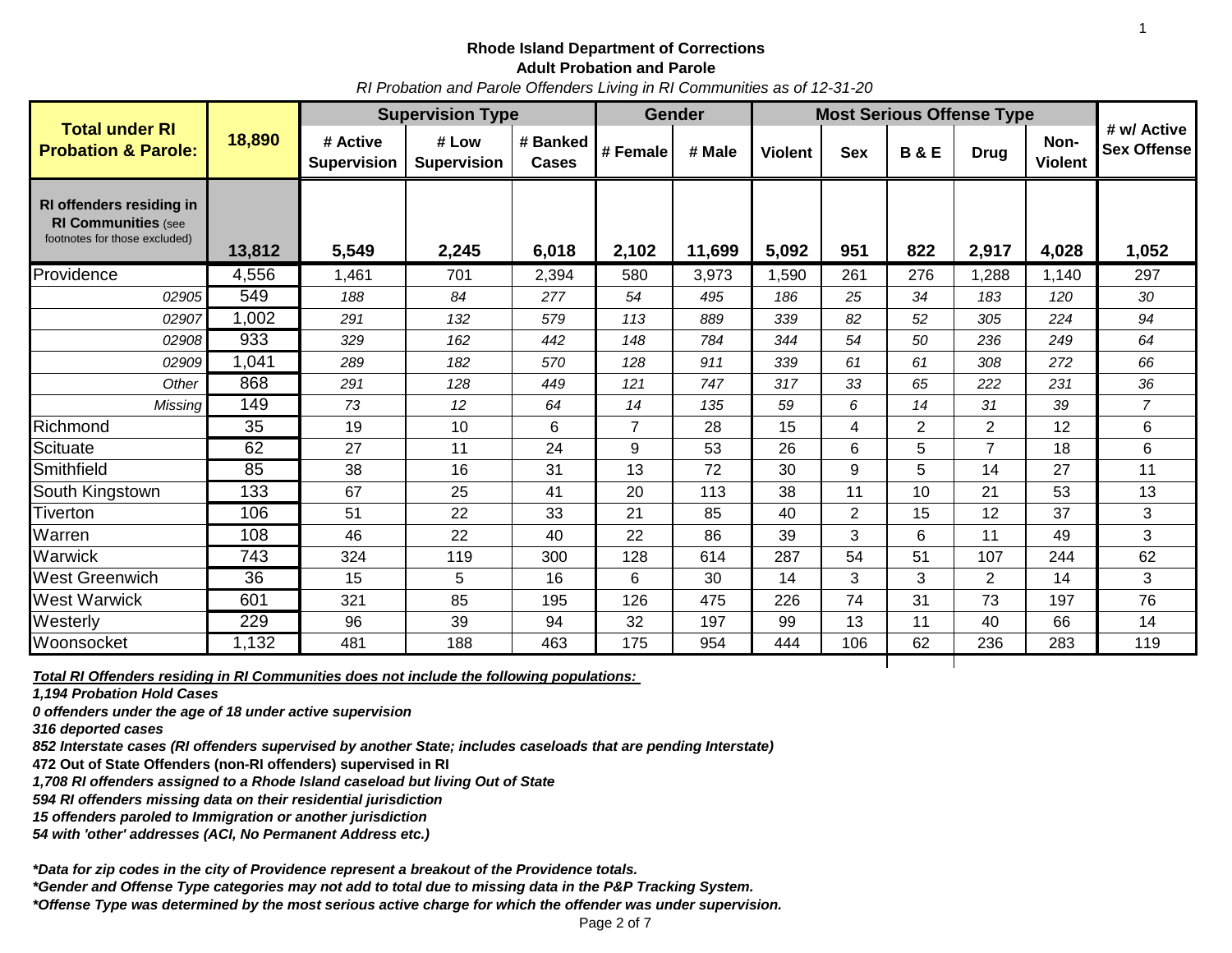*RI Probation and Parole Offenders Living in RI Communities as of 12-31-20*

| <b>Total under RI</b><br><b>Probation &amp; Parole:</b>                                 | 18,890 | <b>Total RI</b><br><b>Population</b><br>18 and<br>Over | $%$ of<br>population | <b>Proportion of</b><br><b>Population</b> | Per<br>1000    | # Per<br><b>Square</b><br><b>Mile</b> | # of Square<br><b>Miles</b> |
|-----------------------------------------------------------------------------------------|--------|--------------------------------------------------------|----------------------|-------------------------------------------|----------------|---------------------------------------|-----------------------------|
| RI offenders residing in<br><b>RI Communities (see</b><br>footnotes for those excluded) | 13,812 | 800,497                                                | 1.7%                 | 1 in 58                                   | 17             | 13.2                                  | 1049.1                      |
| Barrington                                                                              | 23     | 12,074                                                 | 0.2%                 | 1 in 525                                  | $\overline{2}$ | 2.6                                   | 8.9                         |
| <b>Block Island</b>                                                                     | 4      | 825                                                    | 0.5%                 | 1 in 206                                  | 5              | 0.4                                   | 10.0                        |
| <b>Bristol</b>                                                                          | 104    | 18,070                                                 | 0.6%                 | 1 in 174                                  | 6              | 10.2                                  | 10.2                        |
| <b>Burrillville</b>                                                                     | 116    | 11,753                                                 | 1.0%                 | 1 in 101                                  | 10             | 2.1                                   | 55.8                        |
| <b>Central Falls</b>                                                                    | 548    | 13,397                                                 | 4.1%                 | 1 in 24                                   | 41             | 456.7                                 | 1.2                         |
| Charlestown                                                                             | 48     | 6,147                                                  | 0.8%                 | 1 in 128                                  | 8              | 1.3                                   | 36.3                        |
| Coventry                                                                                | 316    | 25,279                                                 | 1.3%                 | 1 in 80                                   | 13             | 5.1                                   | 62.2                        |
| <b>Cranston</b>                                                                         | 856    | 62,171                                                 | 1.4%                 | 1 in 73                                   | 14             | 29.9                                  | 28.6                        |
| Cumberland                                                                              | 167    | 24,150                                                 | 0.7%                 | 1 in 145                                  | $\overline{7}$ | 6.2                                   | 27.1                        |
| <b>East Greenwich</b>                                                                   | 65     | 9,384                                                  | 0.7%                 | 1 in 144                                  | $\overline{7}$ | 3.9                                   | 16.6                        |
| <b>East Providence</b>                                                                  | 417    | 38,142                                                 | 1.1%                 | 1 in 91                                   | 11             | 31.4                                  | 13.3                        |
| Exeter                                                                                  | 33     | 4,456                                                  | 0.7%                 | 1 in 135                                  | $\overline{7}$ | 0.6                                   | 57.6                        |
| Foster                                                                                  | 32     | 3,169                                                  | 1.0%                 | 1 in 99                                   | 10             | 0.6                                   | 51.4                        |
| Glocester                                                                               | 37     | 7,284                                                  | 0.5%                 | 1 in 197                                  | 5              | 0.7                                   | 55.3                        |
| Hopkington                                                                              | 51     | 5,825                                                  | 0.9%                 | 1 in 114                                  | 9              | 1.2                                   | 43.0                        |
| Jamestown                                                                               | 17     | 4,384                                                  | 0.4%                 | 1 in 258                                  | $\overline{4}$ | 1.8                                   | 9.7                         |
| Johnston                                                                                | 306    | 22,289                                                 | 1.4%                 | 1 in 73                                   | 14             | 12.9                                  | 23.7                        |
| Lincoln                                                                                 | 137    | 15,741                                                 | 0.9%                 | 1 in 115                                  | 9              | 7.4                                   | 18.6                        |
| Little Compton                                                                          | 8      | 2,813                                                  | 0.3%                 | 1 in 352                                  | 3              | 0.4                                   | 21.6                        |
| Middletown                                                                              | 97     | 13,006                                                 | 0.7%                 | 1 in 134                                  | 7              | 7.5                                   | 12.9                        |
| Narragansett                                                                            | 77     | 13,528                                                 | 0.6%                 | 1 in 176                                  | 6              | 5.5                                   | 13.9                        |
| <b>Newport</b>                                                                          | 298    | 21,276                                                 | 1.4%                 | 1 in 71                                   | 14             | 38.7                                  | 7.7                         |
| North Kingstown                                                                         | 162    | 19,478                                                 | 0.8%                 | 1 in 120                                  | 8              | 3.7                                   | 43.5                        |
| <b>North Providence</b>                                                                 | 357    | 26,475                                                 | 1.3%                 | 1 in 74                                   | 13             | 62.6                                  | 5.7                         |
| North Smithfield                                                                        | 71     | 8,239                                                  | 0.9%                 | 1 in 116                                  | 9              | 2.9                                   | 24.5                        |
| <b>Pawtucket</b>                                                                        | 1,542  | 54,807                                                 | 2.8%                 | 1 in 36                                   | 28             | 175.2                                 | 8.8                         |
| Portsmouth                                                                              | 97     | 12,820                                                 | 0.8%                 | 1 in 132                                  | 8              | 4.2                                   | 23.3                        |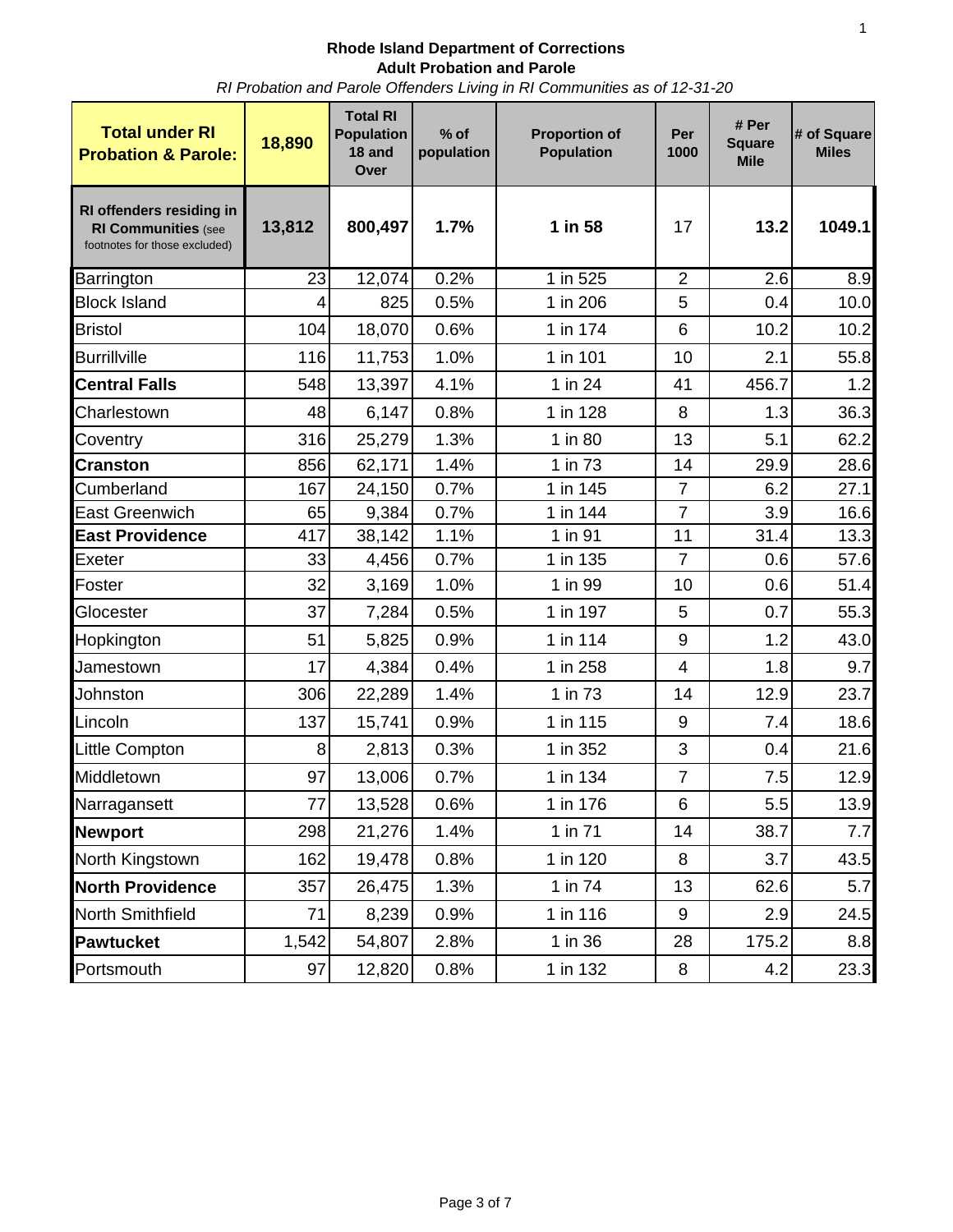**Rhode Island Department of Corrections Adult Probation and Parole** *RI Probation and Parole Offenders Living in RI Communities as of 12-31-20*

| <b>Total under RI</b><br><b>Probation &amp; Parole:</b>                                 | 18,890 | <b>Total RI</b><br><b>Population</b><br>18 and<br>Over | $%$ of<br>population | <b>Proportion of</b><br><b>Population</b> | Per<br>1000    | # Per<br><b>Square</b><br><b>Mile</b> | # of Square<br><b>Miles</b> |
|-----------------------------------------------------------------------------------------|--------|--------------------------------------------------------|----------------------|-------------------------------------------|----------------|---------------------------------------|-----------------------------|
| RI offenders residing in<br><b>RI Communities (see</b><br>footnotes for those excluded) | 13,812 | 800,497                                                | 1.7%                 | 1 in 58                                   | 17             | 13.2                                  | 1049.1                      |
| <b>Providence</b>                                                                       | 4,556  | 128,341                                                | 3.5%                 | 1 in 28                                   | 35             | 251.7                                 | 18.1                        |
| 02905                                                                                   | 760    | 18,198                                                 | 4.2%                 | 1 in 24                                   | 42             | not available                         | not available               |
| 02907                                                                                   | 1,374  | 17,659                                                 | 7.8%                 | 1 in 13                                   | 78             | not available                         | not available               |
| 02908                                                                                   | 1,168  | 28,779                                                 | 4.1%                 | 1 in 25                                   | 41             | not available                         | not available               |
| 02909                                                                                   | 1,576  | 27,917                                                 | 5.6%                 | 1 in 18                                   | 56             | not available                         | not available               |
| other                                                                                   | 1,133  | 35,788                                                 | 3.2%                 | 1 in 32                                   | 32             | not available                         | not available               |
| Richmond                                                                                | 35     | 5,208                                                  | 0.7%                 | 1 in 149                                  | $\overline{7}$ | 0.9                                   | 40.4                        |
| Scituate                                                                                | 62     | 7,689                                                  | 0.8%                 | 1 in 124                                  | 8              | 1.3                                   | 48.8                        |
| Smithfield                                                                              | 85     | 16,594                                                 | 0.5%                 | 1 in 195                                  | 5              | 3.2                                   | 26.7                        |
| South Kingstown                                                                         | 133    | 21,637                                                 | 0.6%                 | 1 in 163                                  | 6              | 2.3                                   | 56.8                        |
| <b>Tiverton</b>                                                                         | 106    | 11,893                                                 | 0.9%                 | 1 in 112                                  | 9              | 3.6                                   | 29.7                        |
| Warren                                                                                  | 108    | 8,906                                                  | 1.2%                 | 1 in 82                                   | 12             | 18.6                                  | 5.8                         |
| <b>Warwick</b>                                                                          | 743    | 67,028                                                 | 1.1%                 | 1 in 90                                   | 11             | 21.3                                  | 34.9                        |
| West Greenwich                                                                          | 36     | 3,641                                                  | 1.0%                 | 1 in 101                                  | 10             | 0.7                                   | 50.6                        |
| <b>West Warwick</b>                                                                     | 601    | 22,949                                                 | 2.6%                 | 1 in 38                                   | 26             | 72.4                                  | 8.3                         |
| Westerly                                                                                | 229    | 17,560                                                 | 1.3%                 | 1 in 77                                   | 13             | 7.7                                   | 29.7                        |
| Woonsocket                                                                              | 1,132  | 32,069                                                 | 3.5%                 | 1 in 28                                   | 35             | 143.3                                 | 7.9                         |

**Total RI Offenders residing in RI Communities does not include the following populations:** 

*1,194 Probation Hold Cases*

*316 deported cases* 

*852 Interstate cases (RI offenders supervised by another State; includes caseloads that are pending Interstate)* 

*472 Out of State Offenders (non-RI offenders) supervised in RI* 

*1,708 RI offenders assigned to a Rhode Island caseload but living Out of State*

*594 RI offenders missing data on their residential jurisdiction 15 offenders paroled to Immigration or another jurisdiction*

*\*Data for zip codes in the city of Providence represent a breakout of the Providence totals.*

*\*Gender and Offense Type categories may not add to total due to missing data in the P&P Tracking System.*

*\*Offense Type was determined by the most serious active charge for which the offender was under supervision.*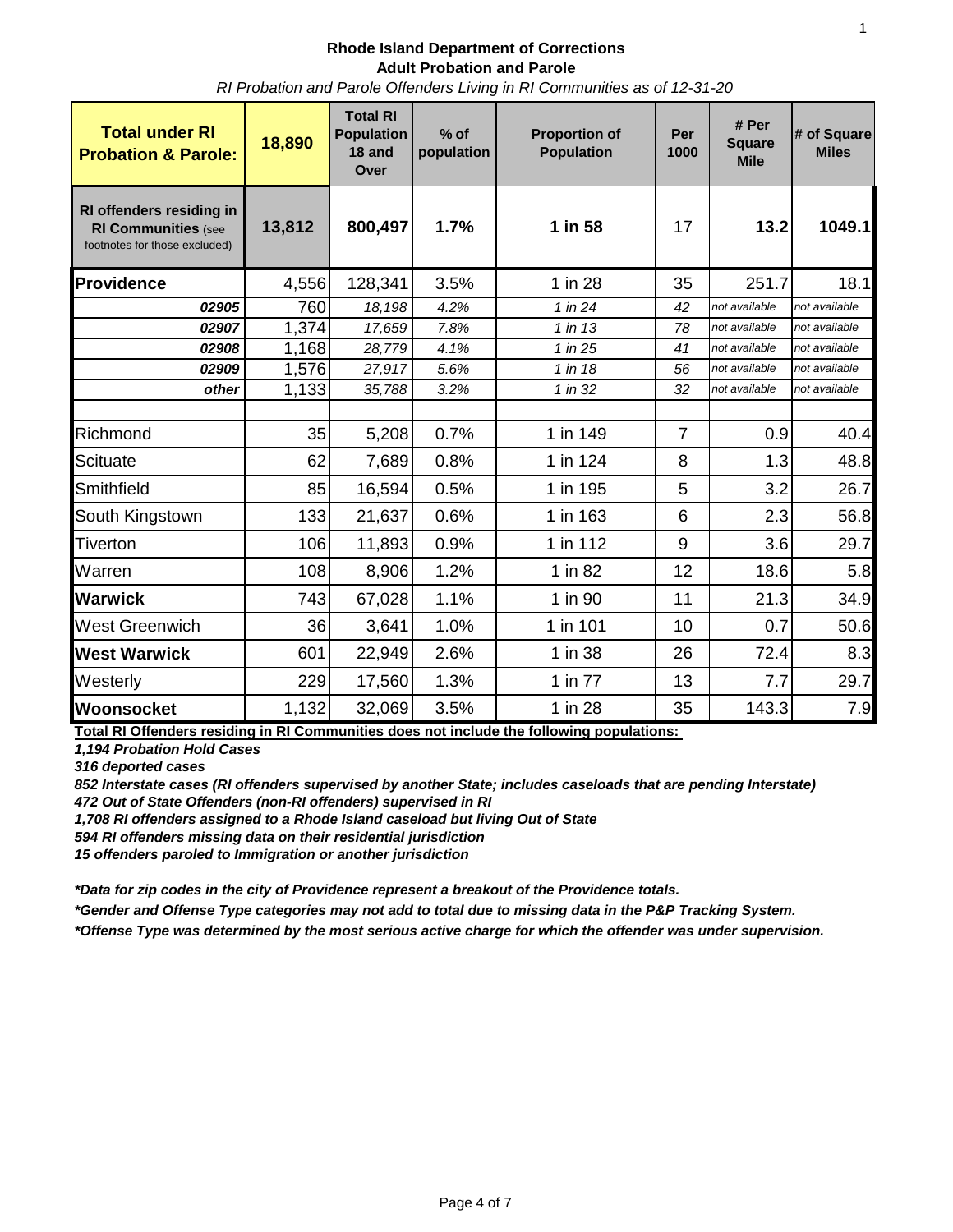### **Rhode Island Department of Corrections Adult Probation and Parole** *RI Probation and Parole Offenders Living in RI Communities as of 12-31-20*

|                                                                               |        | <b>Gender</b>       |              | <b>Male Age Categories</b> |       |       |       |       |       |       |       |
|-------------------------------------------------------------------------------|--------|---------------------|--------------|----------------------------|-------|-------|-------|-------|-------|-------|-------|
| <b>Total under RI Probation &amp; Parole:</b>                                 | 18,890 | I # Female I # Male |              | $18 - 24$                  | 25-29 | 30-34 | 35-39 | 40-44 | 45-49 | 50-54 | 55-59 |
| RI offenders residing in RI Communities (see footnotes for those<br>excluded) | 13,812 |                     | 2,102 11,699 | 587                        | 1,171 | 1,389 | 1,257 | 1,060 | 881   | 940   | 773   |
| <b>Central Falls</b>                                                          | 548    | 69                  | 478          | 31                         | 61    | 63    | 56    | 53    | 52    | 46    | 45    |
| <b>Cranston</b>                                                               | 856    | 137                 | 718          | 36                         | 95    | 113   | 118   | 81    | 67    | 77    | 57    |
| <b>East Providence</b>                                                        | 417    | 62                  | 355          | 21                         | 42    | 48    | 64    | 31    | 33    | 40    | 39    |
| Newport                                                                       | 298    | 45                  | 253          | 24                         | 34    | 43    | 31    | 25    | 25    | 26    | 21    |
| <b>Pawtucket</b>                                                              | 1,542  | 244                 | 1,297        | 86                         | 155   | 200   | 197   | 143   | 130   | 133   | 102   |
| <b>Providence</b>                                                             | 4,556  | 580                 | 3,973        | 261                        | 507   | 606   | 491   | 476   | 374   | 432   | 349   |
| 02905                                                                         | 549    | 54                  | 495          | 27                         | 67    | 90    | 53    | 45    | 43    | 51    | 54    |
| 02907                                                                         | 1,002  | 113                 | 889          | 53                         | 100   | 115   | 107   | 107   | 89    | 107   | 79    |
| 02908                                                                         | 933    | 148                 | 784          | 57                         | 115   | 126   | 110   | 93    | 62    | 85    | 57    |
| 02909                                                                         | 1,041  | 128                 | 911          | 68                         | 119   | 144   | 113   | 112   | 88    | 98    | 76    |
| other                                                                         | 868    | 121                 | 747          | 47                         | 81    | 108   | 93    | 100   | 68    | 83    | 74    |
| missing!                                                                      | 149    | 14                  | 135          | 9                          | 23    | 21    | 14    | 16    | 21    |       | 9     |
| <b>Warwick</b>                                                                | 743    | 128                 | 614          | 31                         | 82    | 97    | 77    | 73    | 64    | 54    | 54    |
| <b>West Warwick</b>                                                           | 601    | 126                 | 475          | 29                         | 64    | 59    | 67    | 57    | 45    | 51    | 38    |
| <b>Woonsocket</b>                                                             | 1,132  | 175                 | 1,079        | 68                         | 131   | 160   | 156   | 121   | 91    | 81    | 68    |

**Total RI Offenders residing in RI Communities does not include the following populations:** 

*1,194 Probation Hold Cases*

*0 offenders under the age of 18 under active supervision*

*316 deported cases* 

*852 Interstate cases (RI offenders supervised by another State; includes caseloads that are pending Interstate)* 

*472 Out of State Offenders (non-RI offenders) supervised in RI* 

*1,708 RI offenders assigned to a Rhode Island caseload but living Out of State*

*594 RI offenders missing data on their residential jurisdiction*

*15 offenders paroled to Immigration or another jurisdiction*

*54 with 'other' addresses (ACI, No Permanent Address etc.)*

*\*Data for zip codes in the city of Providence represent a breakout of the Providence totals.*

*\*Gender and Age categories may not add to total due to missing data in the P&P Tracking System or the data does not fall with the listed categories.*

*\*\*\*West Warwick census numbers for 2010 are unavailable. The American Community Survey numbers from 2009 were used and are estimates. Totals may not add up.*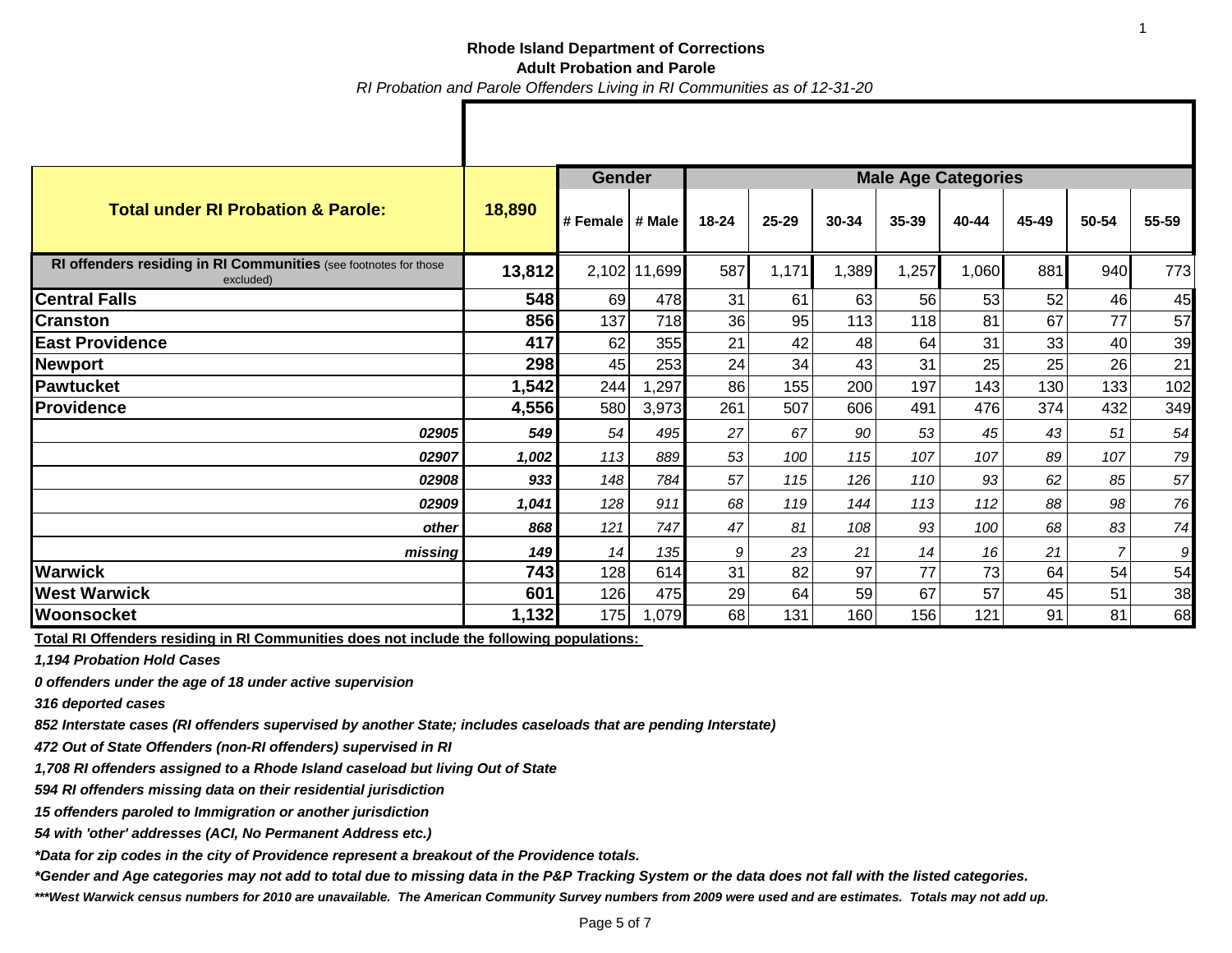*RI Probation and Parole Offenders Living in RI Communities as of 12-31-20*

|                        |                                                     | <b>Gender</b> |         | <b>Male Age Categories</b> |        |        |        |        |        |        |        |  |  |
|------------------------|-----------------------------------------------------|---------------|---------|----------------------------|--------|--------|--------|--------|--------|--------|--------|--|--|
| <b>City/Town</b>       | <b>Total RI</b><br><b>Population</b><br>18 and Over | # Female      | # Male  | $18 - 24$                  | 25-29  | 30-34  | 35-39  | 40-44  | 45-49  | 50-54  | 55-59  |  |  |
|                        | 828,611                                             | 434,887       | 393,724 | 59,830                     | 33,126 | 30,056 | 31,185 | 35,635 | 39,435 | 39,138 | 33,908 |  |  |
| <b>Central Falls</b>   | 13,732                                              | 6,840         | 6,892   | 1,252                      | 903    | 834    | 700    | 662    | 642    | 522    | 391    |  |  |
| <b>Cranston</b>        | 63,973                                              | 32,578        | 31,395  | 4,037                      | 2,850  | 2,839  | 2,586  | 2,728  | 3,033  | 3,135  | 3,192  |  |  |
| <b>East Providence</b> | 37,860                                              | 20,477        | 17,383  | 1,879                      | 1,487  | 1,490  | 1,356  | 1,543  | 1,769  | 1,679  | 1,516  |  |  |
| <b>Newport</b>         | 20,589                                              | 10,595        | 9,994   | 1,868                      | 1,119  | 884    | 917    | 791    | 758    | 756    | 715    |  |  |
| <b>Pawtucket</b>       | 54,573                                              | 28,980        | 25,593  | 3,416                      | 2,643  | 2,384  | 2,321  | 2,475  | 2,666  | 2,513  | 2,042  |  |  |
| <b>Providence</b>      | 136,408                                             | 71,860        | 64,548  | 16,968                     | 7,911  | 6,307  | 5,497  | 5,241  | 4,817  | 4,537  | 3,911  |  |  |
| 02905                  | 18,834                                              | 10,199        | 8,635   | 2,180                      | 760    | 658    | 671    | 726    | 738    | 764    | 689    |  |  |
| 02907                  | 19,119                                              | 10,114        | 9,005   | 1,780                      | 1,138  | 857    | 836    | 878    | 813    | 821    | 622    |  |  |
| 02908                  | 28,641                                              | 15,214        | 13,427  | 3,765                      | 1,463  | 1,279  | 1,169  | 1,096  | 986    | 1,011  | 766    |  |  |
| 02909                  | 30,835                                              | 15,558        | 15,277  | 3,116                      | 2,192  | 1,822  | 1,572  | 1,486  | 1,231  | 1,098  | 921    |  |  |
| other                  | 38,979                                              | 20,775        | 18,204  | 6,127                      | 2,358  | 1,691  | 1,249  | 1,055  | 1,049  | 843    | 913    |  |  |
| missing                |                                                     |               |         |                            |        |        |        |        |        |        |        |  |  |
| <b>Warwick</b>         | 66,847                                              | 35,495        | 31,352  | 3,360                      | 2,376  | 3,513  | 2,523  | 2,893  | 3,245  | 3,343  | 2,955  |  |  |
| <b>West Warwick***</b> | 23,873                                              | 11,923        | 11,935  | 1,104                      | 883    | 1,707  | 1,428  | 1,207  | 1,045  | 1,531  | 1,015  |  |  |
| Woonsocket             | 31,298                                              | 16,461        | 14,837  | 1,845                      | 1,482  | 1,384  | 1,287  | 1,349  | 1,488  | 1,493  | 1,279  |  |  |

## **2010 CENSUS DATA**